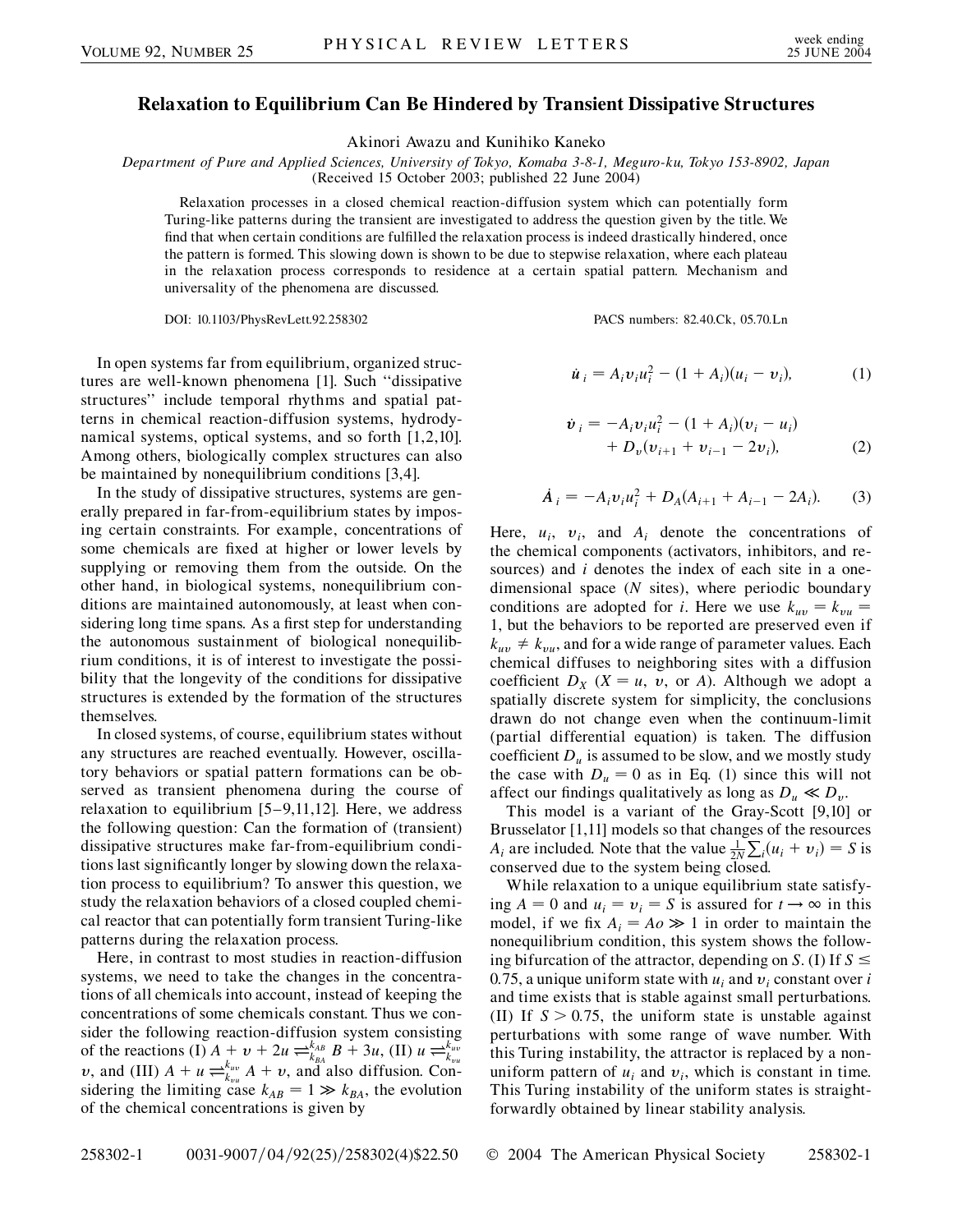In order to study the relaxation process from a nonequilibrium state to the homogeneous equilibrium state, we now investigate the effects of changing *Ai* as in Eq. (3) for the case  $S > 0.75$ . Here, depending on the initial configurations of *ui*, spatial patterns can be formed during relaxation to the homogeneous equilibrium state. We study typical relaxation behaviors by varying initial configuration of  $u_i = u_i^0$  and the initial condition  $A_i = A_{\text{ini}}$ and  $v_i = S$ . We control spatial inhomogeneity of  $u_i^0$  by taking an initial condition  $S + \delta \times rnd_i$ , with *rnd<sub>i</sub>* as a uniform random number over  $[-1, 1]$   $(0 \le \delta \le S)$ .

Two sets of typical temporal evolutions of *ui* and *Ai* with  $S = 4$  and  $A_{\text{ini}} = 100$  are displayed in Figs. 1(a) and 1(b), where  $\delta = 0.1$  in (a) and  $\delta = 4.0$  in (b) with  $D_v =$ 250 and  $D_A = 0$ . The pattern is plotted at time 0.05*n* (*n*) are integer numbers) until it has nearly reached the equilibrium state. The corresponding time evolution of  $\langle A \rangle$  $( = \frac{1}{N} \sum_{i=1}^{N} A_i)$  is plotted in Fig. 1(c).

When  $\delta$  is small,  $u_i$  remains almost flat with only minor fluctuations, and no structure is formed as in Fig. 1(a). In this case,  $\langle A \rangle$  decreases smoothly with time as the solid curve in Fig. 1(c). On the other hand, when  $\delta$ is large, the initial inhomogeneity in  $u_i$  is amplified leading to the formation of a nonuniform spatial pattern



FIG. 1. Typical temporal evolutions of  $A_i$  (left) and  $u_i$  (right) for  $D_v = 250$ ,  $D_A = 0$ , and  $S = 4$ . The patterns are plotted through the time course, until  $\langle A \rangle$  becomes smaller than 0.001 $A_{\text{ini}}$  per  $\Delta t = 0.05$ . (a)  $\delta = 0.1$  and (b)  $\delta = 4.0$  plotted. (c) The time evolutions of  $\langle A \rangle$  corresponding to (a) and (b). (d) Three typical snapshots of the spatial patterns of  $u_i$  in (b) which are plotted at the time step shown by the arrows.

that is sustained over some time span until it is reorganized into a different pattern, as shown in Figs. 1(b) and 1(d). In this case, the relaxation of  $\langle A \rangle$  exhibits some plateaus, as shown in Fig. 1(c), and requires much more time as compared to the case when  $\delta$  is small. Each plateau corresponds to a specific spatial pattern as shown in Fig. 1(d) [13]. Such plateaus in relaxation always appear for  $\delta$  larger than a critical value as mentioned after.

Hence, we have found an explicit example in which the formation of a dissipative structure slows down the relaxation process. This behavior is rather general in our model, as long as *S* and  $D<sub>v</sub>$  are large enough to allow for the formation of spatial patterns [14].

In order to obtain insight into the relationship between pattern and relaxation, we have measured the spatial inhomogeneity of *u<sub>i</sub>* defined by  $F(t) = \frac{1}{N} \sum_{i=1}^{N} |u_{i+1}|$  $|u_i|^2$ . In Fig. 2, we plot the decay rate of  $\langle A \rangle$  defined by  $\langle A \rangle^{\prime} = \frac{d \log \langle A \rangle}{dt}$ , as a function of *F*(*t*). As can be seen, the system alternates between structure formation where *Ai* is consumed and residence at the formed nonuniform structure where consumption of  $A_i$  is suppressed. Indeed, the decrease of  $\langle A \rangle$ <sup>*i*</sup> is highly correlated with the increase of *F*. Thus, the slowing down of the relaxation process by the spatial structure is confirmed.

Next, we study the conditions for this slowing down of the relaxation process. We investigate the dependence of the relaxation time on the initial inhomogeneity. Figure 3(a) shows the sample average of the relaxation time *T* as a function of the initial heterogeneity  $\delta$ , computed up to the time when  $\langle A \rangle$  has decreased to 0.1 $A_{\text{ini}}$ . Here, the parameters are set to  $D_v = 250$ ,  $S = 4$ ,  $A_{\text{ini}} =$ 100, and  $N = 200$ , while the diffusion constant  $D_A$  is chosen to be 0, 0.25, and 25. As can be seen, there is a critical inhomogeneity  $\delta_c$  ( $\approx$  0.5), beyond which the relaxation time increases, when  $D_A$  is small. Indeed,  $\delta_c$  is nothing but a threshold for the inhomogeneity above which the reorganization of the spatial structure is possible. For large  $D_A$ , however, the reorganization of the structure is even then not possible, and the relaxation time is insensitive to the initial fluctuations. The threshold  $\delta_c$ 



FIG. 2. Time course of  $[\langle A \rangle'(t), F(t)]$  obtained from the same simulation of Fig. 1(b). See the text for the definition of  $\langle A \rangle'$  and *F*.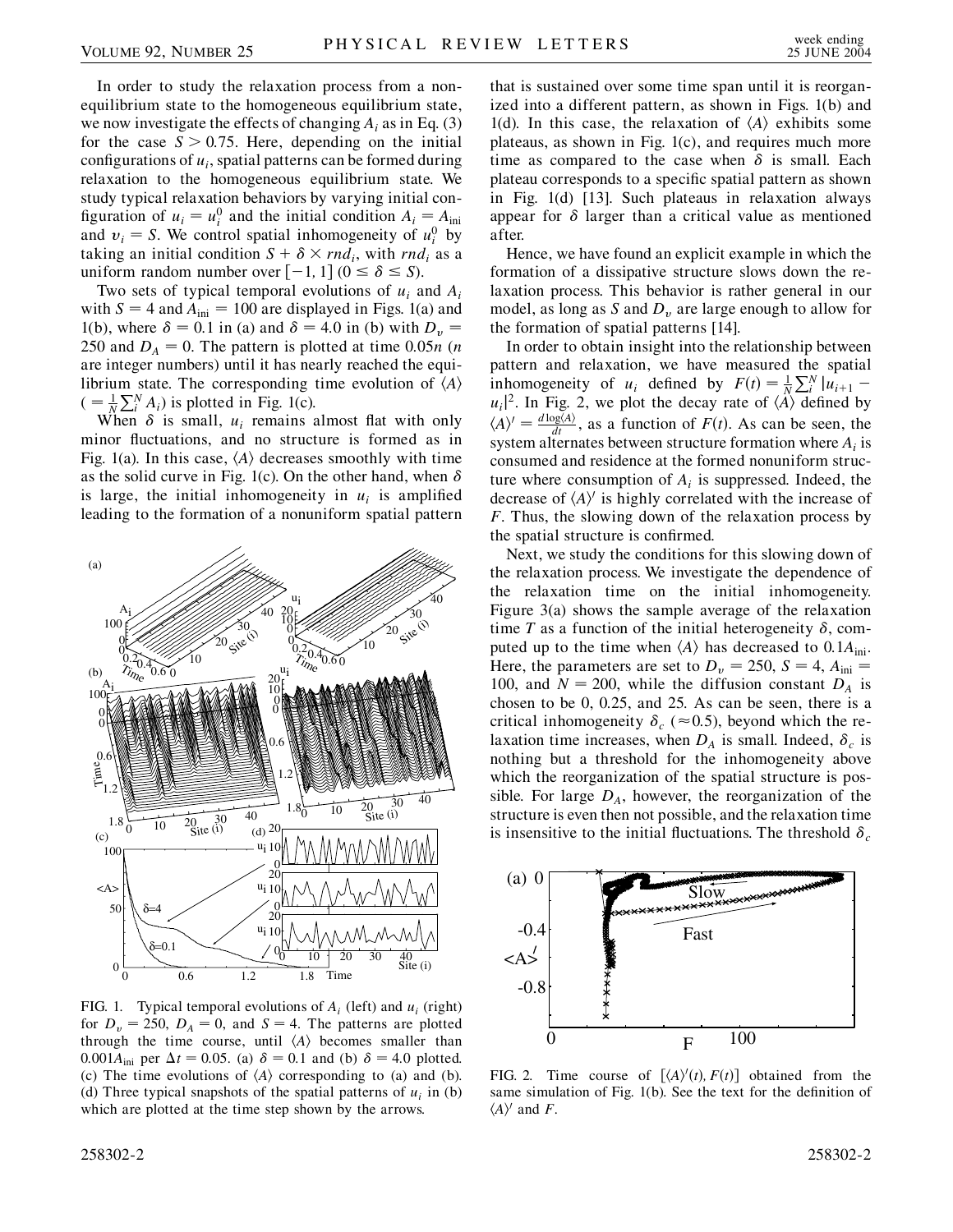

FIG. 3. (a) The average relaxation time *T*, plotted as a function of  $\delta$ , for  $D_A = 0$ , 0.25, and 25, and (b) *T* as a function of *D<sub>A</sub>* for  $\delta = 0.1$  and 4.  $D_v = 250$ .

exists for  $D_A \le 20$ , while the value of  $\delta_c$  itself is insensitive to the value of  $D_A$  within this range.

The dependence of the relaxation time on  $D_A$ , on the other hand, is plotted in Figure 3(b) where  $\delta = 0.1$  or 4. When  $\delta$  is smaller than  $\delta_c$ , the relaxation time remains short. In contrast, it shows a peak around  $D_A \sim 0.3$ , when  $\delta$  is larger than  $\delta_c$ , while for smaller and larger  $D_A$ , it approaches constant values. The relaxation time for smaller  $D_A$  remains large, while it is quite small for larger *DA* [see Fig. 3(a)].

Now, we study the mechanism for the observed drastic enhancement of the relaxation time. When  $A_i$  is initially large, the Turing instability can introduce an inhomogeneous pattern for *ui* with some wavelength. However, if initial inhomogeneity in  $u_i$  is not large,  $A_i$  is consumed before such a pattern is formed, and then the Turing instability is lost. As shown in Fig.  $1(a)$ ,  $A_i$  is then consumed almost uniformly through the entire system.

On the other hand, if  $u_i$  has large spatial variations, the Turing instability amplifies the spatial fluctuations soon, leading to some pattern in  $u_i$ , before  $A_i$  is consumed, as shown in Fig. 1(d). Now we discuss how such a pattern formation slows down the relaxation of *A*.

First, we discuss the time regime during pattern formation. In this regime, for sites with growing  $u_i$ ,  $A_i$  is consumed rapidly, since the reaction progresses with the rate  $\sim A_i v_i u_i^2$ . Soon, however, this consumption of  $A_i$  at the sites stops since  $A_i$  therein is consumed out. On the other hand, at sites with small  $u_i$ , the reaction between  $u$ and *v* consuming *A* (whose rate is  $A_i v_i u_i^2$ ) is always highly suppressed, even if *Ai* therein is large, because  $u_i^2$  is much smaller. Then  $A_i$  at such sites is always consumed only little by little.

When  $A_i$  at sites with large  $u_i$  is almost consumed, the plateau in the relaxation appears, because, the consumption of *Ai* no longer progresses there, while for other sites with small  $u_i$ , the consumption of  $A_i$  is slow as mentioned above. Hence, in this regime the consumption of  $A_i$  is suppressed for all sites. The suppression of the decrease of  $\langle A \rangle$  here gives a plateau that appears in the relaxation of  $\langle A \rangle$ . Here, the decrease of  $u_i$  there mainly progresses by the reaction  $u_i \rightleftharpoons v_i$ , whose rate is given by  $\sim u_i$ , which is much smaller than  $A_i u_i$ , when  $\langle A \rangle \gg 1$  [15].

This hindrance of relaxation continues until the decrease of  $u_i$  at the site with large  $u_i$  is completed. Then,  $u_i$ at some other site that still keeps large *Ai* starts to be amplified, by the Turing instability, and starts to consume  $A_i$ . During this fast relaxation process,  $A_i$  at such a site is again consumed, and then the relaxation is hindered, leading to another plateau in the relaxation. This process corresponds to the reorganization of the spatial structure of  $u_i$  as described in Figs. 1(b) and 1(d). In this way, several plateaus appear successively.

Once the initial inhomogeneity is large enough to assure the pattern formation before the consumption of *Ai*, then the the consumption is suppressed by the above mechanism. Hence there appears threshold initial inhomogeneity beyond which the relaxation is hindered drastically. This is nothing but  $\delta_c$ .

Next, we explain the  $D_A$  dependence of the relaxation time in Fig. 3. With the above mechanism,  $u_i$  increases at a certain site *i*, and *Ai* is consumed at such site. Then, the resource *A* diffuses into this site from adjacent sites if  $D_A > 0$ . This fact leads to the further acceleration of the increase of  $u_i$ , by consuming  $A_i$  at the sites adjacent to *i*. Consequently, the peak height of  $u_i$  can be much higher than that of the case with  $D_A = 0$ . Then, it takes more time before  $u_i$  at such a site is consumed by the slow reaction process  $u_i \rightleftharpoons v_i$ . Thus, the time intervals between reorganizations of *ui* become larger, resulting in the increase of the relaxation time.

On the other hand, if  $D_A \gg 1$ , the resource *A* is consumed faster due to the diffusion of *A*. In this case, the speed of the flow of  $A_i$  is higher than that due to the reaction  $u_i \rightleftharpoons v_i$  for sites with large  $u_i$ . Therefore, the resource  $A_i$  is consumed continuously by sites with large  $u_i$ , and a reorganization of the spatial structure  $u_i$  no longer occurs. In this case, the consumption speed of *Ai* goes up to the level for the relaxation from a homogeneous pattern. Hence, the relaxation time to equilibrium for the case  $D_A \gg 1$  is much smaller than for the case with  $D_A < 1$ , even when  $\delta > \delta_c$ . The peak of the relaxation time in Fig. 3(b) is thus explained.

The mechanism for the slowing down of relaxation processes proposed here is general. Take any reactiondiffusion system in which dissipative structures are formed by constraining the concentrations of some resource chemicals in such a way that their values are larger than their equilibrium values. [i.e., (0) the presence of Turing instability when the nonequilibrium condition is fixed to a high level]. Now consider the corresponding closed system, where the dynamics of the resource chemical(s) is incorporated. The proposed mechanism for slowing down the relaxation is possible if the following two conditions are fulfilled.

(1) The reaction-diffusion processes of the chemicals that give the nonequilibrium conditions are not too fast compared to those of the other chemicals. The diffusion constants as well as the reaction rates for the consumption